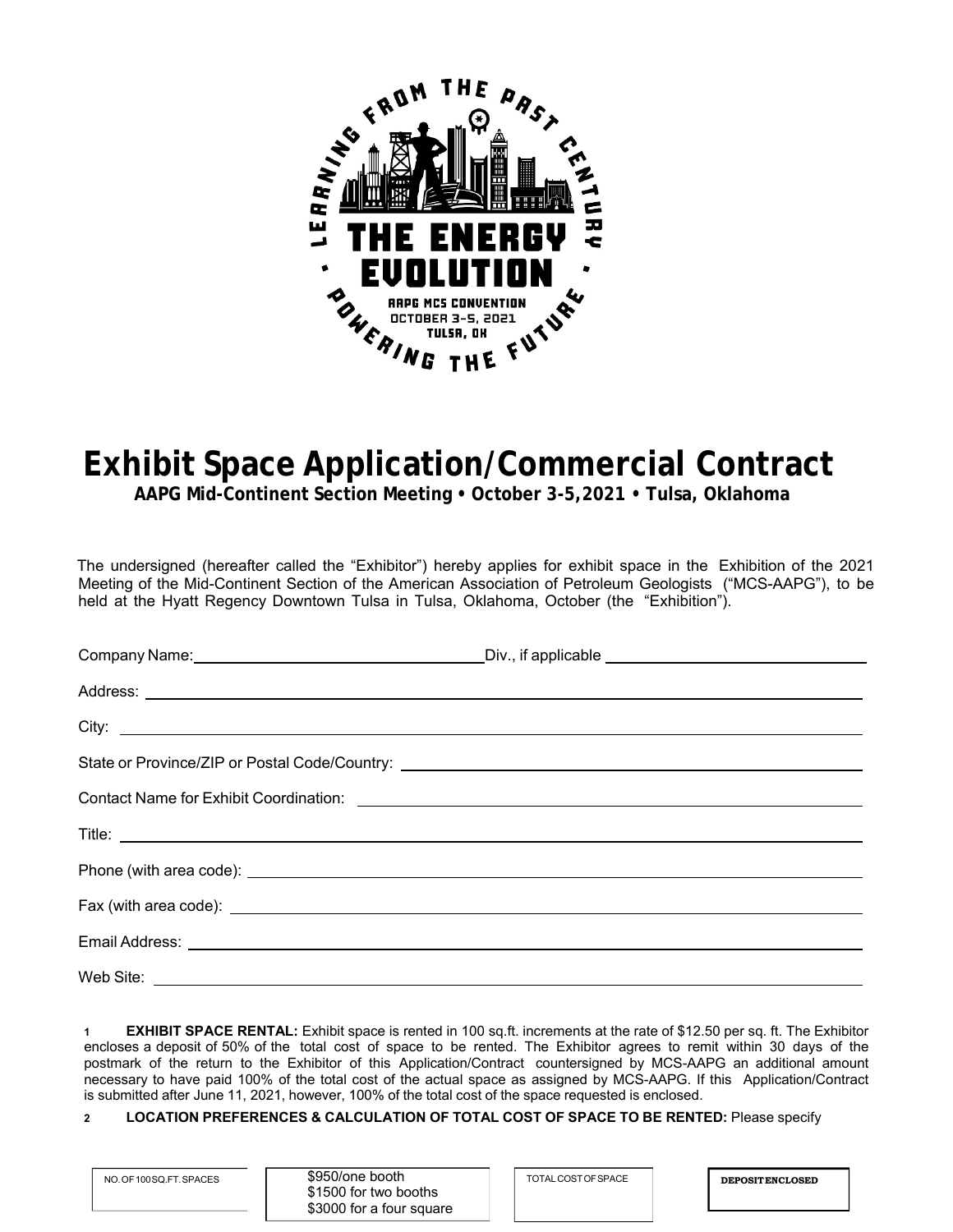## **3 PLEASE DO NOT PLACE US NEAR THE FOLLOWING COMPETITORS:**

**4 ACCEPTANCE:** Once countersigned, this contract shall be binding upon its acceptance as set forth below. Not less than 60 days prior to October 3, 2021, the first general move-in date of the Convention, Benchmark Expo Services, the official general services contractor, will send to the Exhibitor a link to the 2021 Exhibitor Service Manual. The matters contained in the Exhibitor Service Manual, the Rules Governing Exhibiting found on the reverse side of this Application/Contract, and any correspondence from MCS-AAPG outlining revised booth location or size, floor plan layout, or Additional Rules and Regulations, are part of this contract. The Exhibitor agrees that upon receipt of the Exhibitor Service Manual it will immediately familiarize itself with all the contents contained therein. This is an expressed provision of this contract. The undersigned confirms that he or she has the authority to enter into this contract and hereby agrees to the terms set forth herein:

| (Authorized signature)                                                                                                                                                                                                         |  |
|--------------------------------------------------------------------------------------------------------------------------------------------------------------------------------------------------------------------------------|--|
| Title <del>:</del>                                                                                                                                                                                                             |  |
| Date: the contract of the contract of the contract of the contract of the contract of the contract of the contract of the contract of the contract of the contract of the contract of the contract of the contract of the cont |  |
| This application shall not be accepted, and shall not be binding upon MCS-AAPG, until<br>executed by its authorized representative. If ever, at which time it shall become a binding                                           |  |

contract between the parties hereto.

| <b>PAYMENT &amp; SUBMISSION OF APPLICATION:</b> Execute and return to |
|-----------------------------------------------------------------------|
| (keeping a copy for your files):                                      |

Tulsa Geological Society

 c/o KLF Geological 427 South Boston Ave. Suite 309 Tulsa, OK 74103

| FOR EXHIBITION MANAGEMENT<br><b>USEONLY</b>    |             |  |
|------------------------------------------------|-------------|--|
| DATE APPLICATION<br><b>RECEIVED</b>            |             |  |
| <b>AMOUNT OF DEPOSIT</b><br><b>RECEIVED</b>    |             |  |
| ACCEPTED FOR MCS-AAPG<br>EXHIBITION MANAGEMENT |             |  |
| <b>ASSIGNED</b>                                |             |  |
| EXHIBIT SPACE                                  | DATE        |  |
| <b>ASSIGNED</b>                                | <b>DATE</b> |  |
| PROCESSED CHECK #                              |             |  |
|                                                |             |  |
|                                                |             |  |

 $\mathbb{Z}^2$ 

**Make check payable to: Tulsa Geological Society (add 'Exhibits' in the notes line)**